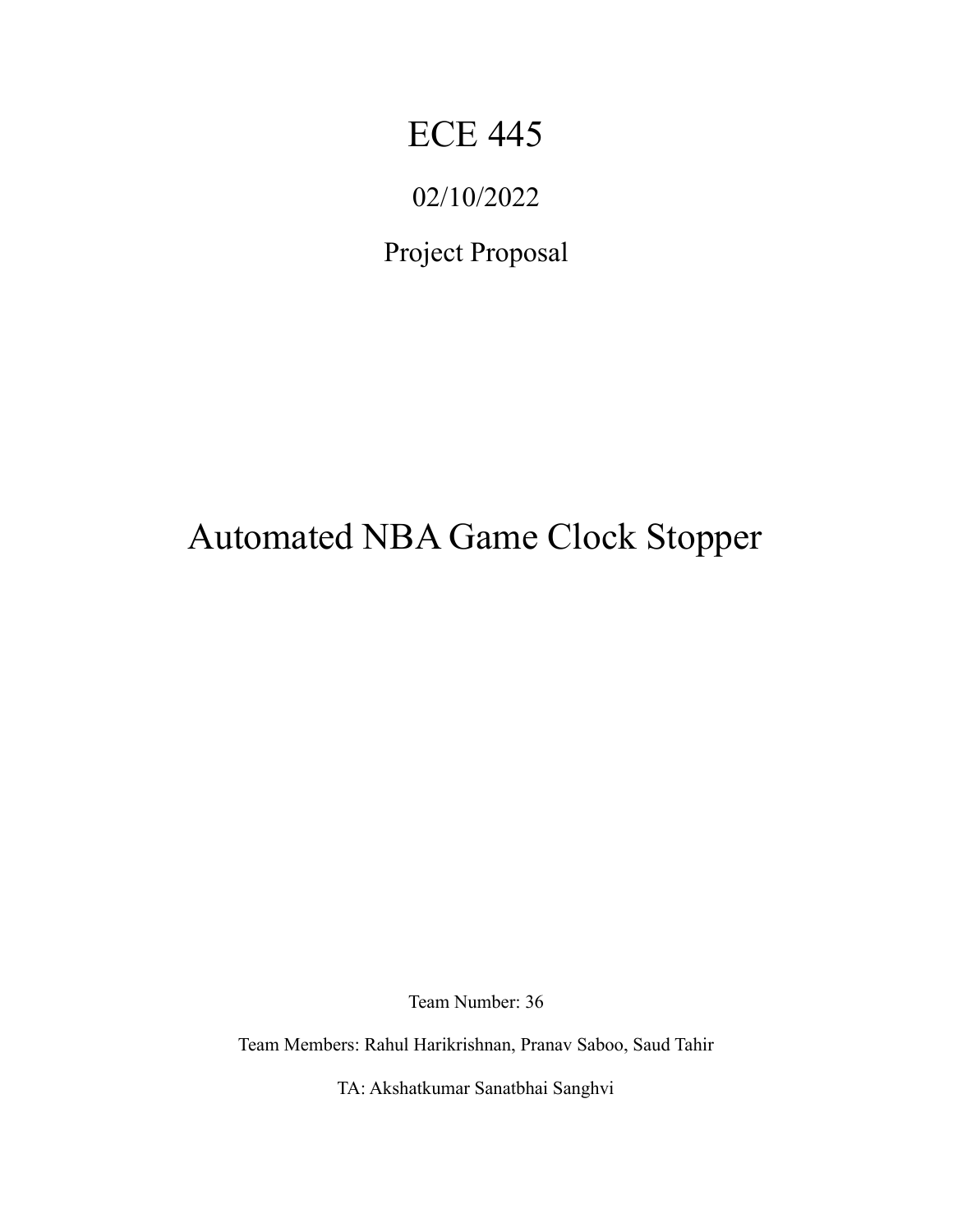## Problem

Within the last two minutes of an NBA game, the game clock is supposed to stop immediately after each made shot. Currently, this process is done manually with a game clock operator that stops the clock once they see that a shot has been made. However, as viewers, we have seen delays in this manual stopping of the clock due to human reaction speed. An accurate stoppage of the clock is crucial for close games as every tenth of a second is enough time for another possession, which can influence the outcome of the game.

## Solution

We are proposing the development of a system that will track when the ball goes through the hoop and send a signal to a receiver that stops the game clock. In a game, athletes are trying to block shots, make layups from right below the basket, and fight for rebounds. Thus, we present a 3 sensor system that will minimize the potential for inaccurate clock stoppage due to these situations.

One sensor, an optical sensor, would be placed right above the rim and behind the glass to determine whether the basketball is between the backboard and the part of the rim furthest away from the backboard. Another sensor, an ultrasonic sensor, is located at the bottom of the rim-backboard junction. This sensor's primary function would be to make sure that the ball is in the net. The third sensor will be a camera that will be used to detect the color that is passing which will in turn tell us if the object being passed through both sensors is a basketball. The two sensors will connect to the PCB and the camera will be connected to a Raspberry Pi which will then be connected to the PCB. Our PCB will then determine if the clock needs to be stopped and send an appropriate signal to stop the clock when a shot is made.

### Visual Aid



Figure 1. Visual aid of proposed system.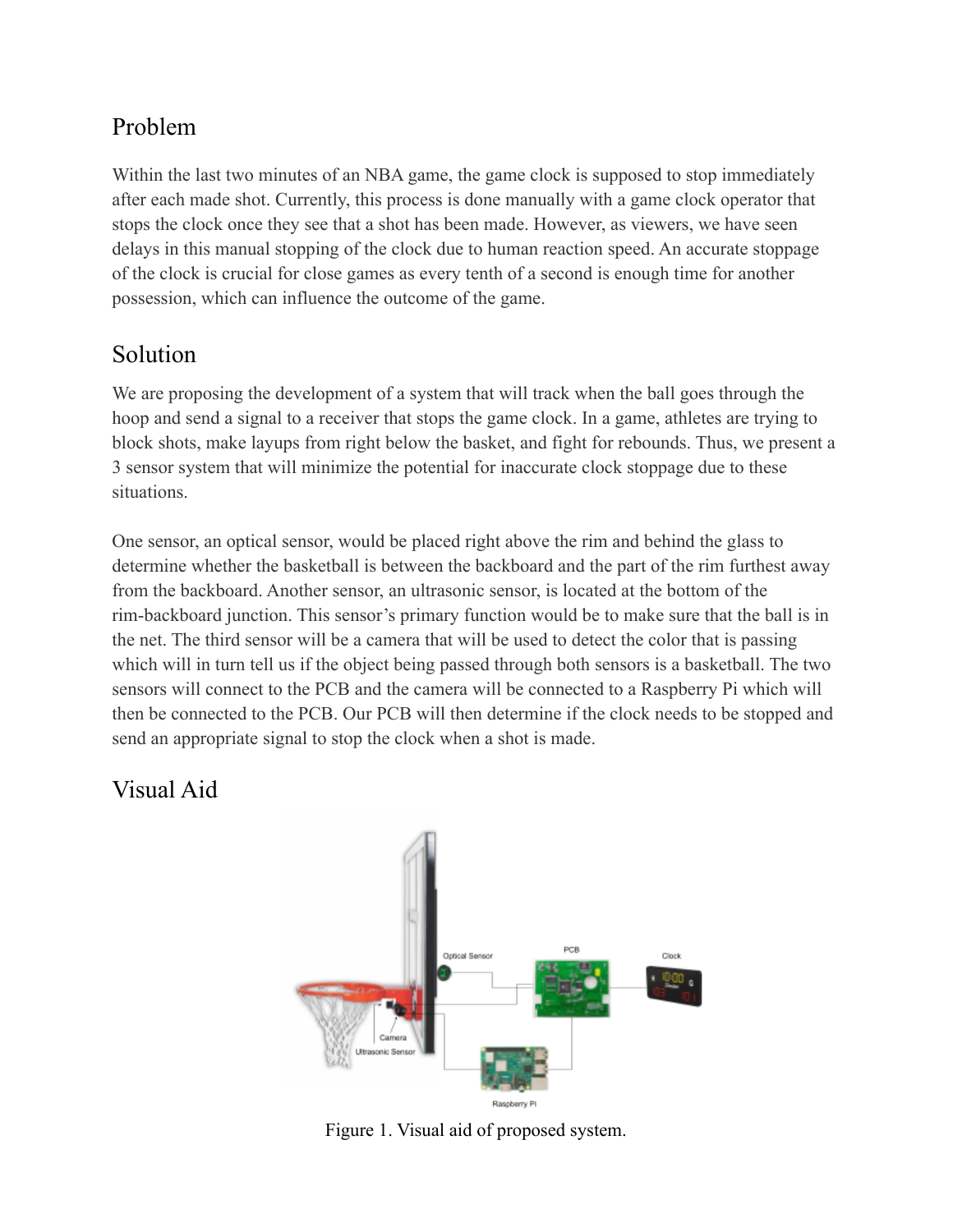## High-level requirements list

- The system should be able to detect the difference between a basketball and a human hand
- The system should successfully stop the clock during layups and dunks, but not during blocked shots and rebounds.
- The stop signal should be sent within 0.3 sec of the made shot to be considered an improvement compared to human reaction time.

## Block Diagram



Figure 2. Block diagram breakdown of subsystems.

### Subsystem Overview

The power subsystem is responsible for delivering power to every component of the system, including the Raspberry Pi, microcontroller, game clock, status LED, camera/color sensor, ultrasonic sensor, and optical sensor. As such, it connects to each of the other subsystems to provide power to their components as indicated by the red arrows in the block diagram. We plan to use a 12V DC power supply with the potential addition of some voltage divider circuits to power these components.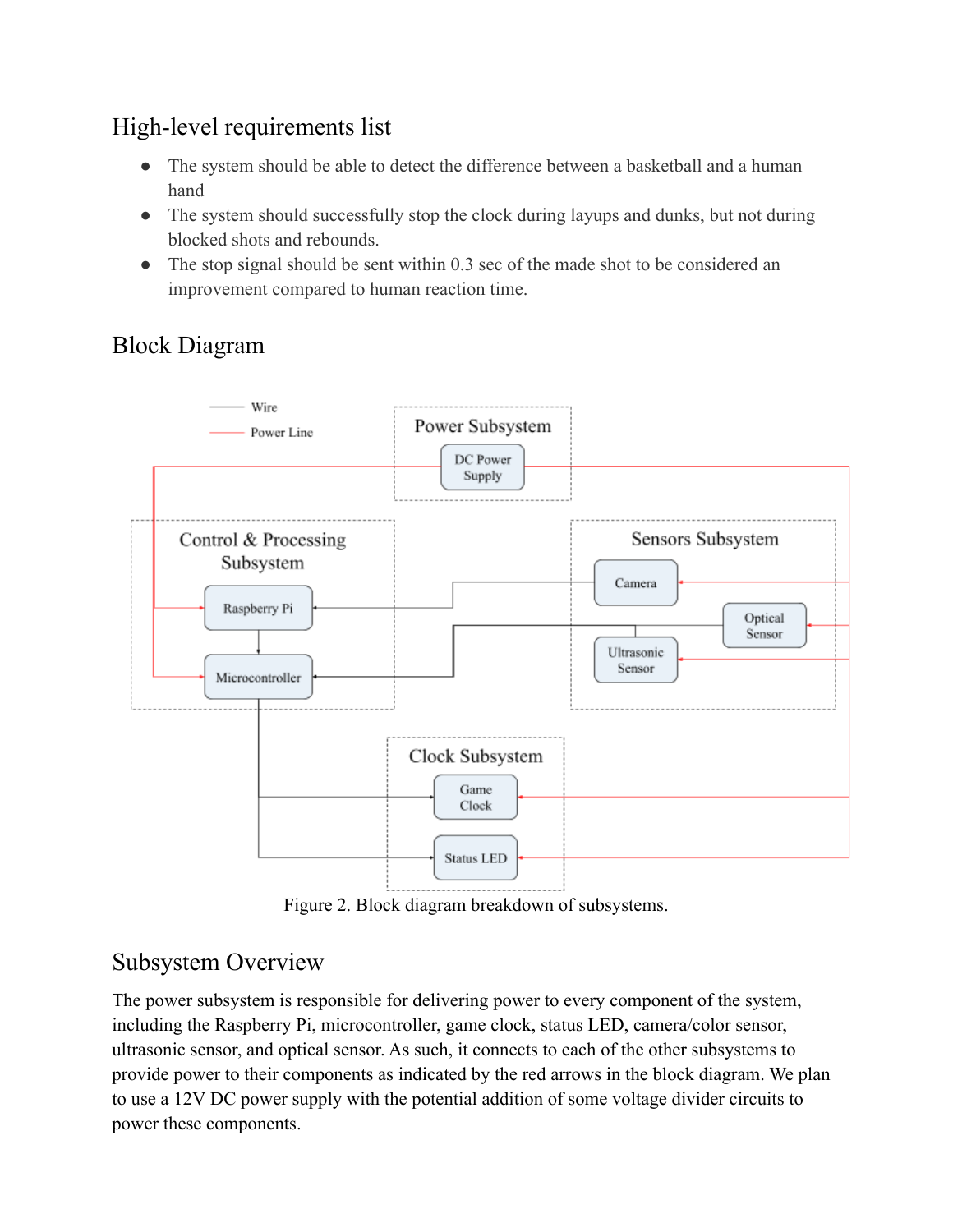The clock subsystem consists of the game clock and a status LED. The game clock receives power from the power subsystem and information from the microcontroller in the control & processing subsystem. The microcontroller tells the game clock when to stop. The status LED gets similar information to the game clock, but is used to test the output from the microcontroller in case the communication between the microcontroller and the game clock doesn't work as intended.

The sensor subsystem contains the camera, optical sensor, and ultrasonic sensor. The sensors are powered by the DC power supply in the power subsystem. The output of these sensors will act as the input for our control and processing subsystem. The signals from these sensors will be used to determine a made shot and as a result trigger the sequence to stop the clock.

The control and processing subsystem contains the microcontroller and Raspberry Pi both being powered from the lithium ion battery that is a part of the power subsystem. The Raspberry Pi will be used as a secondary processing unit for the camera that is from the sensor subsystem. The Raspberry Pi along with the optical sensor and ultrasonic sensor from the sensor subsystem will connect to the microcontroller. The microcontroller will ultimately determine if a shot is made and send a signal to the clock subsystem to stop the clock and light up the status LED.

#### Subsystem Requirements

#### Power Subsystem

DC Power Supply - The power supply, with a built-in voltage regulator, will be connected to a wall outlet and have 12V of available voltage for all components of the system. Voltage divider circuits can be used to provide less voltage to some components based on the requirements listed on their datasheets. This power supply should be able to supply between 1 and 300 mA to the rest of the system continuously. We expect to build multiple voltage divider circuits to convert the 12V DC supply into 3V and 5V supplies for our sensors. Without the power supply, the overall system will not be able to communicate the necessary electrical signals.

#### Sensor Subsystem

Optical Sensor - We will be using LTR-329ALS-01 optical sensor. The optical sensor will be used to determine that an object is above the rim. This will be the sensor that should be triggered first in the process of making a shot. The optical sensor is a  $2.0 \times 2.0 \text{ mm}^2$  sensor with a detection area of  $0.32 \times 0.29$  mm<sup>2</sup>. The optical sensor will require 2.4 V constantly. Without the optical sensor the sensor subsystem will fail as it will falsely trigger the clock to stop without knowing if the basketball came from above the rim.

Ultrasonic Sensor - We will be using the HC-SR04 ultrasonic ranging module. This will go underneath the rim and will be used to ensure that the ball passes through the net. This sensor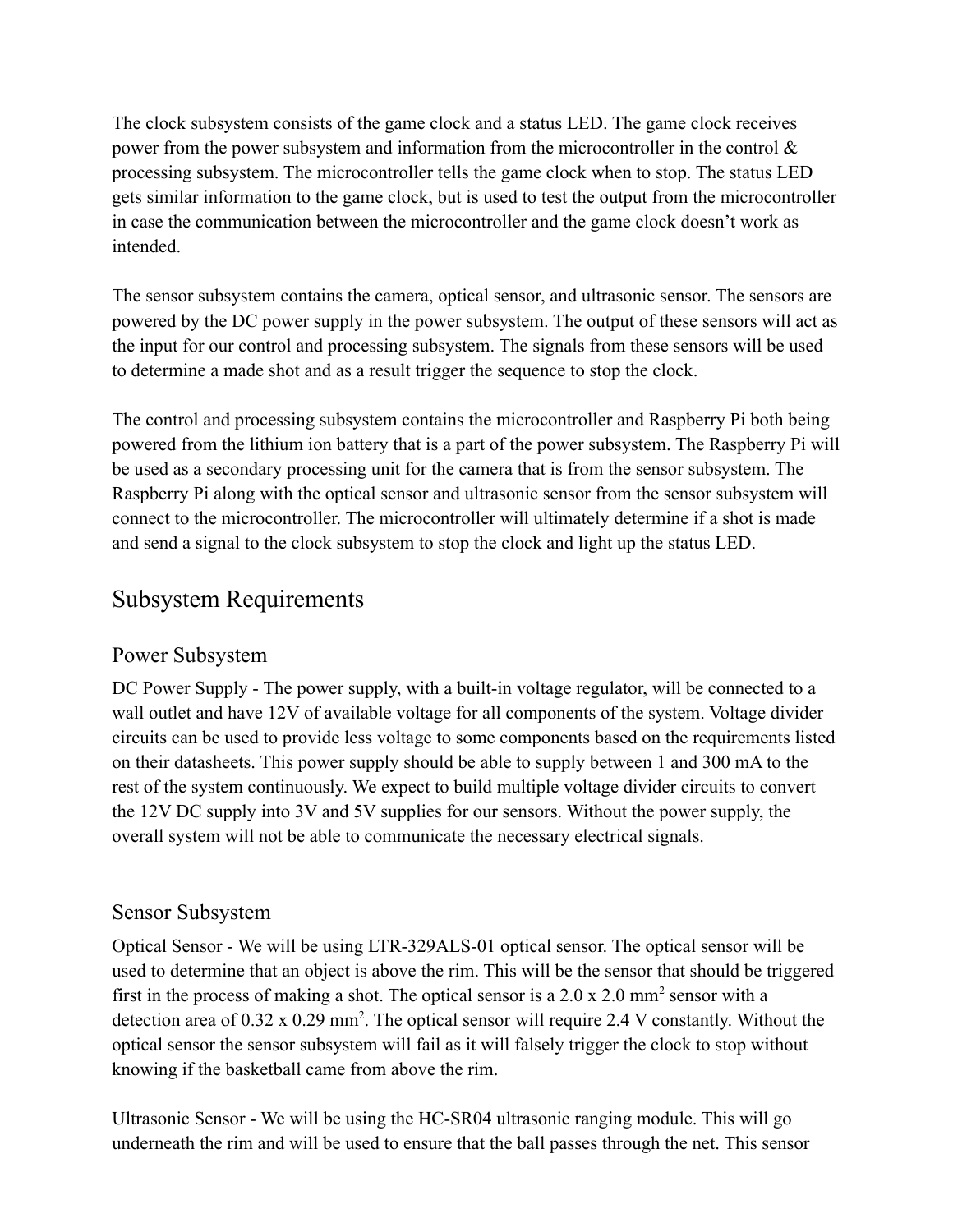provides a 2cm-400cm non-contact measurement function, with a ranging accuracy that can reach up to 3mm. Further, it has a measuring angle of 15 degrees. As such, this will have enough accuracy to detect a decrease in distance when the ball passes through the net. The sensor has four pins: 5V Supply, Trigger Pulse Input, Echo Pulse Output, 0V Ground. It requires 5.0 V and 15 mA to operate. Its dimensions are 45 x 25 x 15 mm.

Camera - We will use a Raspberry Pi 12.3MP high quality camera. This camera will be used to determine if the object being passed through the bottom of the rim is a basketball or a different object like a player's hand. This will be done by measuring the color that is passing through. The camera will require an extra 200-250 mA from the Raspberry Pi. We are considering replacing this component with a color sensor that will be more budget friendly and still serve as a sensor that can differentiate between a player's hand and the basketball.

#### Control & Processing Subsystem

Microcontroller - We plan to use an ATMega328p microcontroller soldered onto our PCB to process the output signals from the ultrasonic sensor, optical sensor and Raspberry Pi. The microcontroller will implement the required logic to convert these three signals into a signal that stops the game clock and turns on the status LED. One of the peripheral 8-bit timers/counters on the microcontroller can be used to make sure that the top and bottom sensors are triggered within the time span of a basketball going through a hoop to avoid false positives. The 16-bit peripheral timer/counter will be used as the game clock and its data will be sent to the game clock display. Without the microcontroller, we would not be able to appropriately send a single signal to stop the game clock, as we would have three separate signals from the sensors and Raspberry Pi. If we opt to use a color sensor in place of the camera, then the input to the microcontroller from the Raspberry Pi will be replaced with a signal directly from the color sensor and the logic will be changed to be compatible with the color sensor.

Raspberry Pi - The Raspberry Pi is used to process the data from the camera and detect the basketball color within the net. This ensures that the object that is detected in the net is a basketball rather than a human hand, which would trigger the ultrasonic sensor and could falsely indicate that a shot was made. If the basketball color is detected within the net, the Raspberry Pi will send a signal to the microcontroller, which will handle this signal in combination with the signal from the optical and ultrasonic sensors. If we opt to replace the camera with a color sensor, then we will remove the Raspberry Pi from the system and the output of the color sensor will be connected to the microcontroller.

#### Clock Subsystem

Game Clock - We will have a game clock display that will display the data from the clock on the microcontroller. The game clock will be a 40 pin LCD Display Module that is 50.80mm x 22.73mm x 2.20mm. The LCD display module will require 5V.